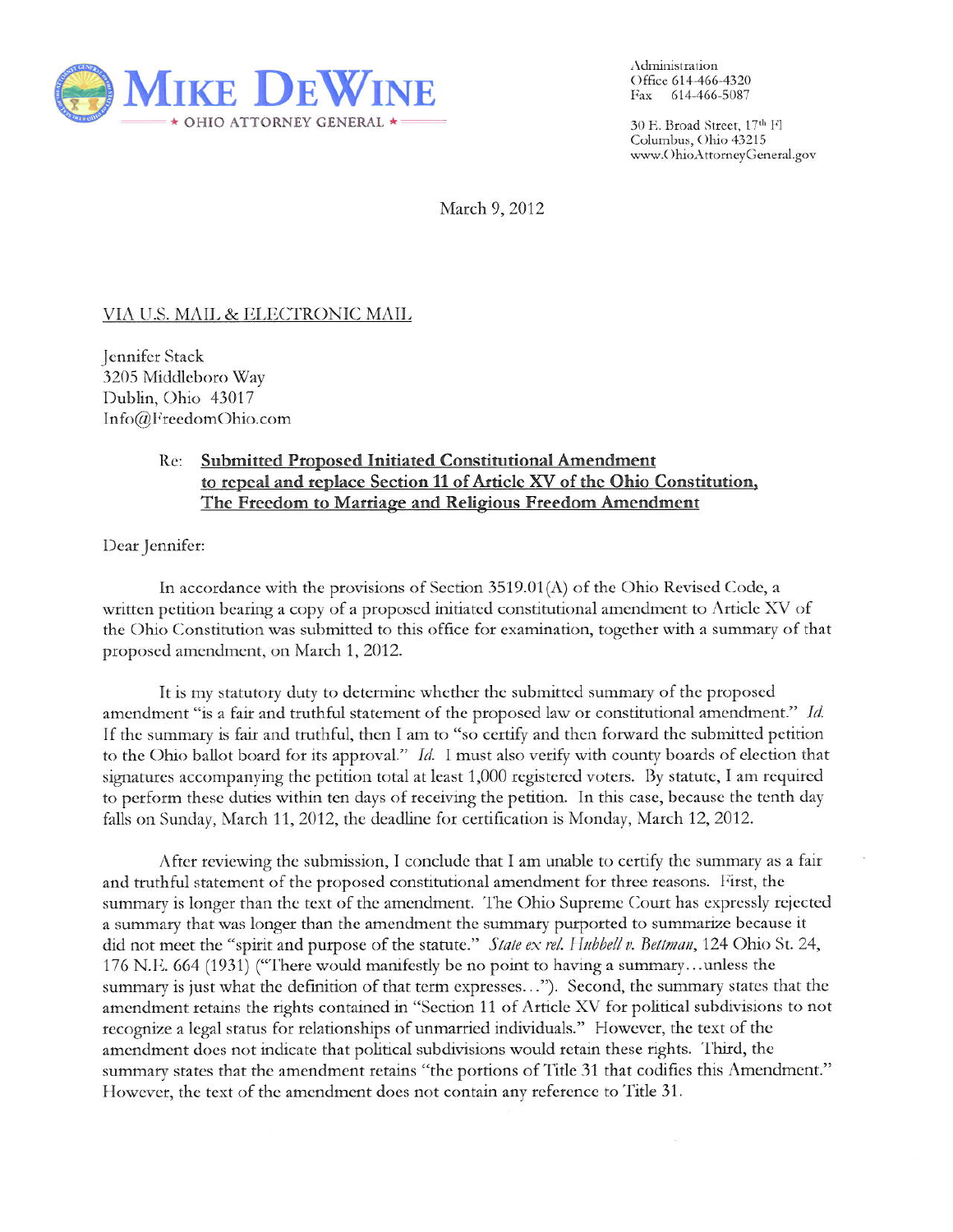Please note that a tally sheet of verified signatures per county is enclosed for your review.

Very respectfully yours,

Mike DeWine **Ohio Attorney General** 

Enclosure: Tally Sheet of Signatures by County

Betsy Luper Schuster, General Counsel, Secretary of State (by email), cc:

Committee to Represent the Petitioners:

Andrew J. Murphy 786 Eddystone Avenue Columbus, Ohio 43224

Ben T. Deutschle 766 Silverleaf Oak Court Westerville, Ohio 43081

Julie A. Driscoll 1217 Mulford Road Columbus, Ohio 43212

Kasey R. VanBuskirk 435 Eldridge Avenue Columbus, Ohio 43203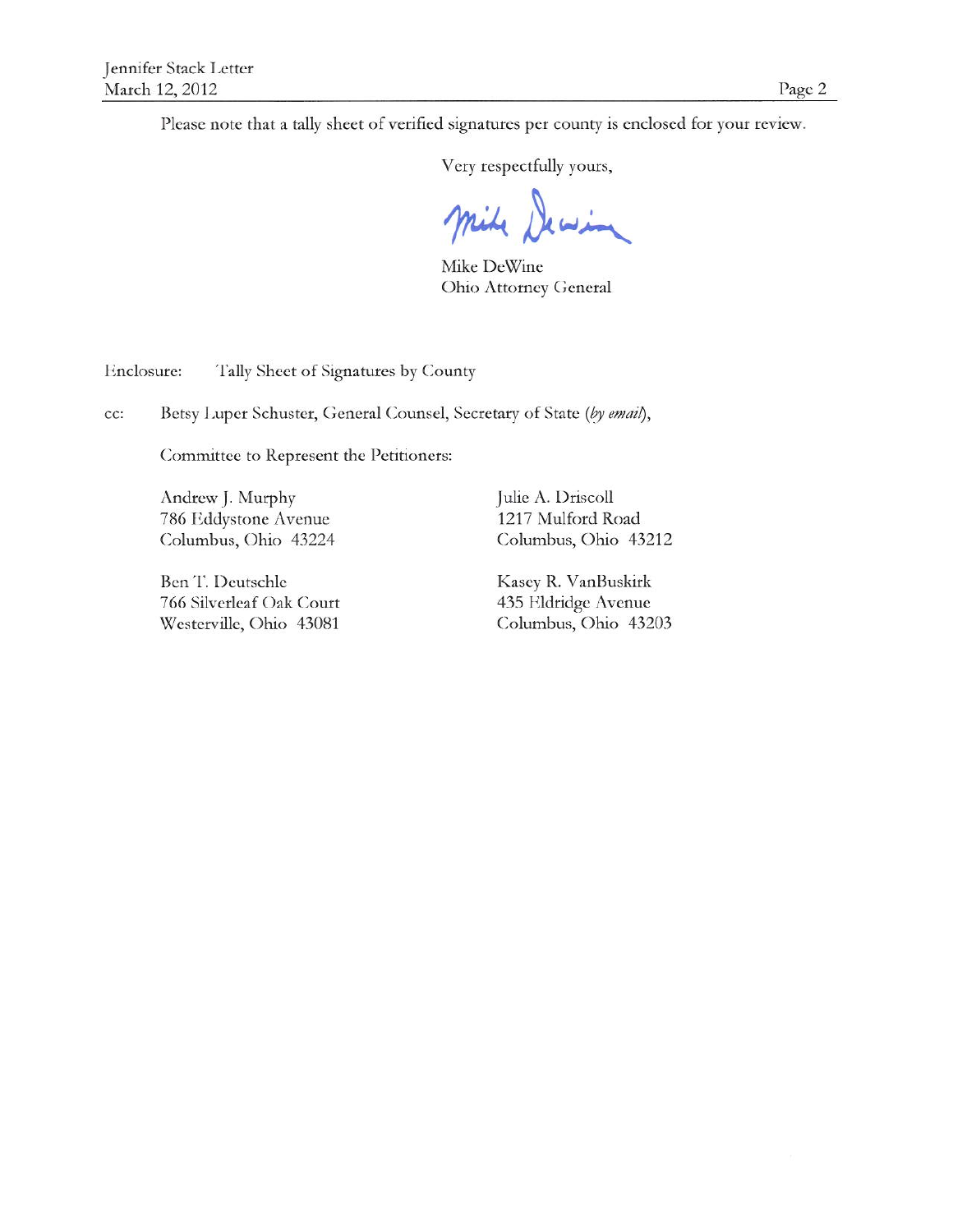| Freedom to Marriage & Religious Freedom Amendment<br><b>Signatures by County</b> |                          |                                   |                                     |  |
|----------------------------------------------------------------------------------|--------------------------|-----------------------------------|-------------------------------------|--|
| <b>County</b>                                                                    | Part<br><b>Petitions</b> | <b>Valid</b><br><b>Signatures</b> | <b>Invalid</b><br><b>Signatures</b> |  |
| Allen County Board of Elections                                                  | 1                        | 0                                 | 1                                   |  |
| Ashtabula County Board of Elections                                              | 3                        | 4                                 | $\Omega$                            |  |
| Athens County Board of Elections                                                 | 1                        | 0                                 | 1                                   |  |
| <b>Butler County Board of Elections</b>                                          | 3                        | $\overline{2}$                    | $\mathbf{1}$                        |  |
| <b>Clermont County Board of Elections</b>                                        | 1                        | 11                                | 23                                  |  |
| <b>Crawford County Board of Elections</b>                                        | 1                        | $\mathbf{1}$                      | $\Omega$                            |  |
| Cuyahoga County Board of Elections                                               | 9                        | 105                               | 50                                  |  |
| Delaware County Board of Elections                                               | 9                        | 51                                | 3                                   |  |
| <b>Erie County Board of Elections</b>                                            | 1                        | 1                                 | 0                                   |  |
| Fairfield County Board of Elections                                              | 5                        | 5                                 | $\overline{2}$                      |  |
| <b>Fayette County Board of Elections</b>                                         | 1                        | $\mathbf 1$                       | 0                                   |  |
| Franklin County Board of Elections                                               | 43                       | 524                               | 123                                 |  |
| <b>Fulton County Board of Elections</b>                                          | 1                        | 8                                 | 1                                   |  |
| Geauga County Board of Elections                                                 | $\overline{2}$           | 3                                 | $\Omega$                            |  |
| Hamilton County Board of Elections                                               | 4                        | 7                                 | 3                                   |  |
| Hancock County Board of Elections                                                | $\overline{2}$           | 3                                 | 5                                   |  |
| Henry County Board of Elections                                                  | $\overline{2}$           | 1                                 | $\overline{2}$                      |  |
| Hocking County Board of Elections                                                | 1                        | $\overline{2}$                    | 0                                   |  |
| Huron County Board of Elections                                                  | 1                        | 0                                 | 1                                   |  |
| Knox County Board of Elections                                                   | 1                        | $\mathbf{1}$                      | 0                                   |  |
| Lake County Board of Elections                                                   | 1                        | 1                                 | $\Omega$                            |  |
| Lawrence County Board of Elections                                               | 1                        | $\mathbf{1}$                      | 0                                   |  |
| Licking County Board of Elections                                                | 7                        | 7                                 | 1                                   |  |
| Lorain County Board of Elections                                                 | $\mathbf{1}$             | $\mathbf{1}$                      | 0                                   |  |
| <b>Lucas County Board of Elections</b>                                           | 11                       | 276                               | 270                                 |  |
| Madison County Board of Elections                                                | $\overline{2}$           | $\overline{2}$                    | $\Omega$                            |  |
| Miami County Board of Elections                                                  | 1                        | 1                                 | 0                                   |  |